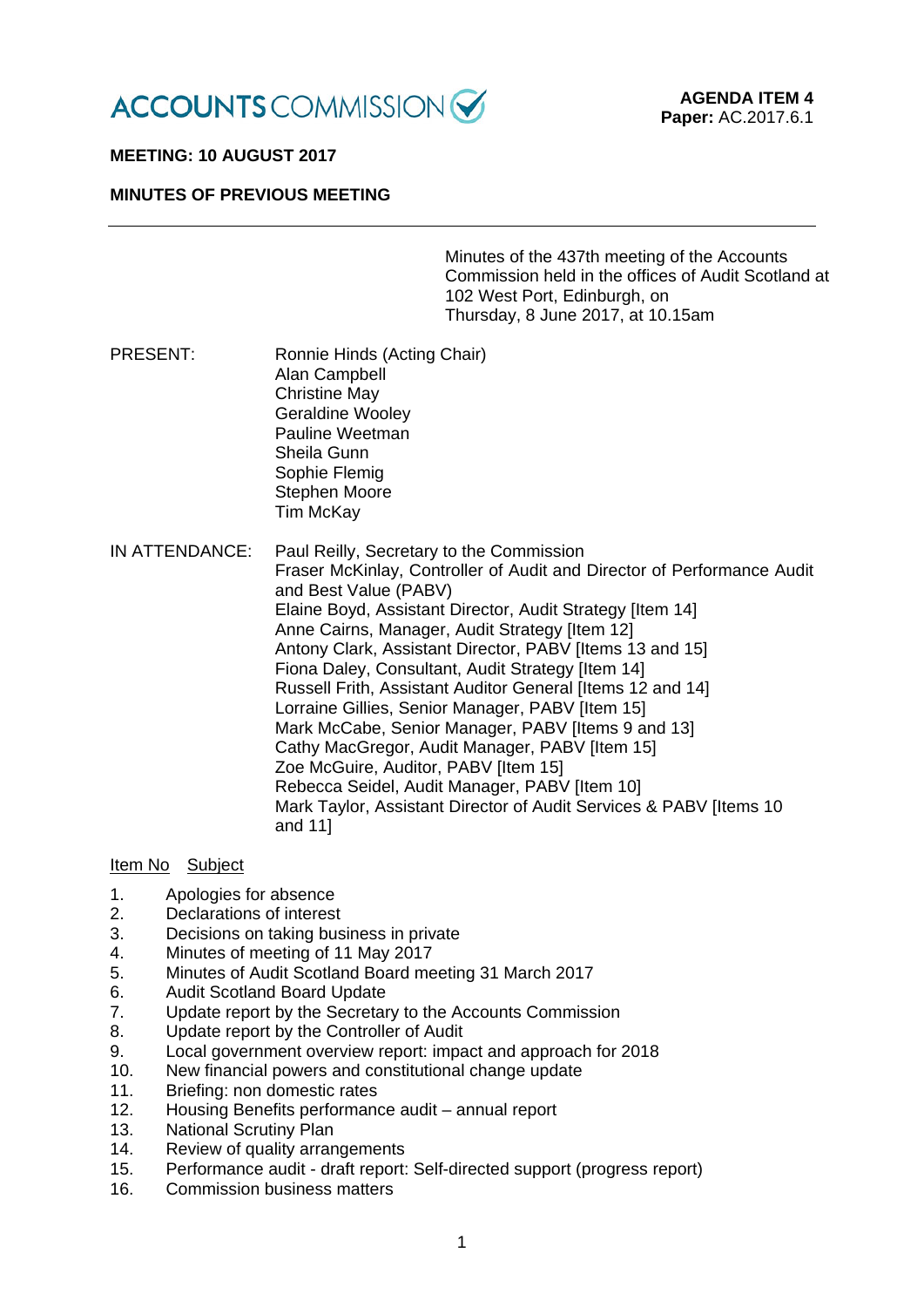## 1. Apologies for absence

It was noted that apologies were received from Graham Sharp and Sandy Cumming.

### 2. Declarations of interest

The following declarations of interest were made:

- Sheila Gunn, in item 7, as a non-executive Director of the Wheatley Group, in relation to references to housing matters.
- Geraldine Wooley:
	- o in item 7, as a former employee of the Scottish Council for Single Homeless, in relation to references to housing matters
	- o in items 10, 12 and 15, as her close family member is an adviser to the Scottish Government on social security matters
	- o in item 17, as a member of the Fife Valuation Appeal Committee.

## 3. Decisions on taking business in private

It was agreed that the following items be taken in private:

- Item 14, as it proposes a report from the review of quality arrangements, in relation to which the Commission may wish to discuss confidential audit matters with the author.
- Item 15, as it proposes a draft audit report, which the Commission is to consider and consult appropriately with stakeholders if necessary before publishing.
- Item 16, may be required if there are any confidential matters that require to be discussed outwith the public domain. The Chair will inform the meeting in public at the start of the meeting if this item is required and what it covers.

The Chair advised that there was no business for item 16 and thus would not require discussion.

#### 4. Minutes of meeting of 11 May 2017

The minutes of the meeting of 11 May 2017 were approved as a correct record.

Arising therefrom, the Commission:

- In relation to item 10, first bullet point, noted advice from the Director of PABV that while there were no notable studies of the effects of Scottish Ministers' Public Sector Pay Policy, he would continue to monitor the matter.
- In relation to item 10, fourth bullet point, noted advice from the Secretary on the early development of the Improvement Service's 'associates network', the further development of which he would update the Commission as appropriate.
- In relation to paragraph 16, noted advice from the Secretary that Ronnie Hinds, Alan Campbell and Graham Sharp would be meeting senior officers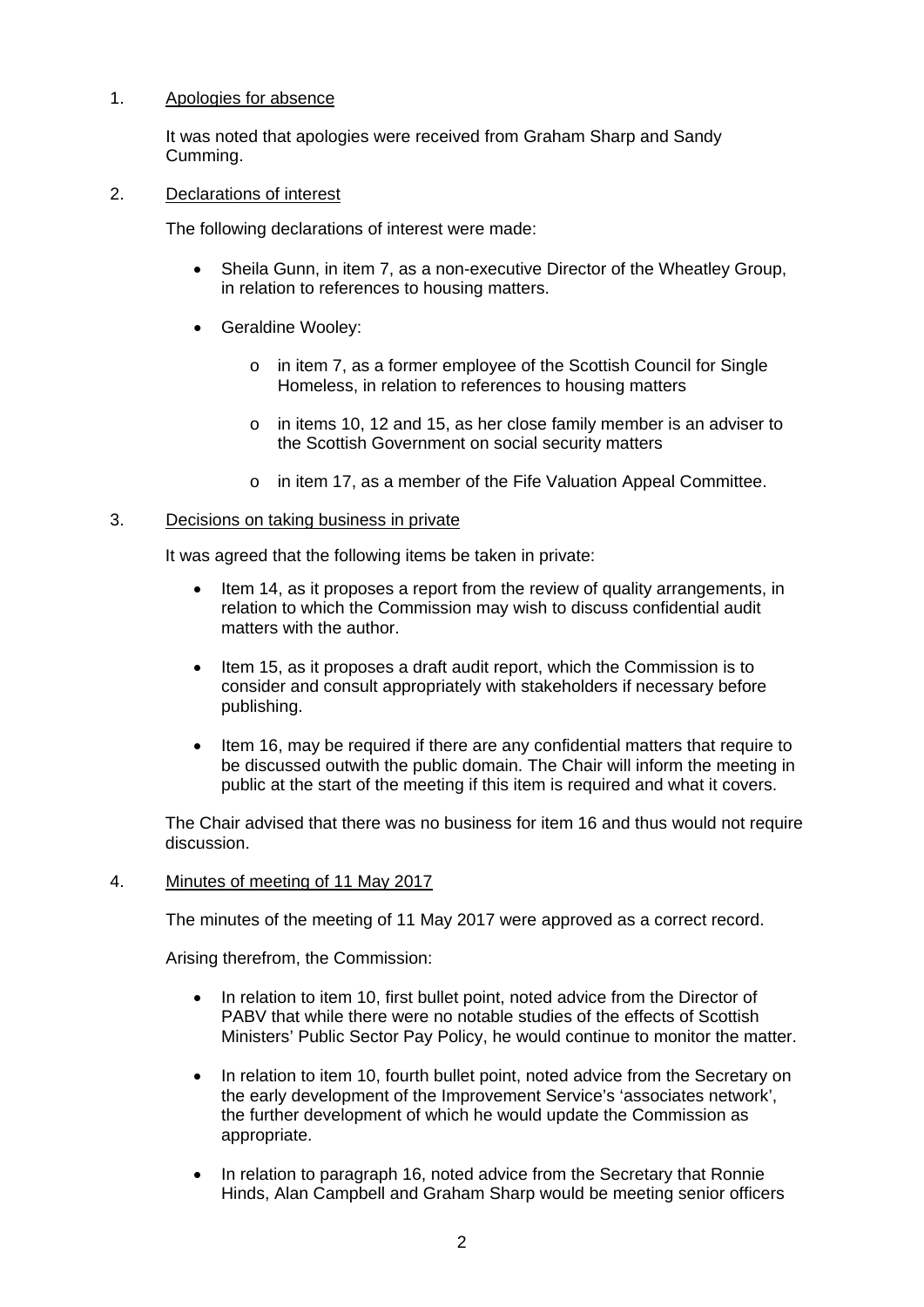and members of Inverclyde Council on 20 June to discuss the report of the Best Value audit of the Council.

## 5. Minutes of Audit Scotland Board meeting of 31 March 2017.

The minutes of the meeting of Audit Scotland Board of 31 March were noted.

### 6. Audit Scotland Board Update

The Chair provided a verbal update on recent Audit Scotland Board activity.

Arising therefrom, advice from the Chair was noted that he would provide Commission members with further information relating to the Board's review of its standing orders.

## 7. Update report by the Secretary to the Accounts Commission

The Commission considered a report by the Secretary to the Commission providing an update on significant recent activity relating to local government and issues of relevance or interest across the wider public sector.

Following discussion, the Commission agreed to note the report.

#### 8. Update report by the Controller of Audit

The Controller of Audit provided a verbal update on his recent activity including meetings and discussions with stakeholders.

During discussion, the Commission noted advice from the Controller of Audit that:

- He had convened a 'round table' event for stakeholders concerned with school governance particularly around the Scottish Government's Pupil Equity Scheme, and he would keep the Commission updated on audit implications and for the work programme in this regard, including a planned further 'round table' event later in the year in relation to the Commission's proposed performance audit on educational attainment in 2018/19.
- He continued to act as an observer on the working group convened by the Scottish Government and COSLA on the proposed refresh of Best Value statutory guidance, progress on which he would keep the Commission updated, including a proposed formal statutory consultation on the working group's proposals in the Autumn.

Following discussion, the Commission noted the update.

#### 9. Local Government overview report: impact and approach for 2018

The Commission considered a report by the Director of PABV providing a summary of the initial impact of the approach to overview reporting in 2016/17, and proposing the approach for 2018, including the Commission's oversight of the process.

During discussion, the Commission agreed:

- To note the impact of the 2017 overview reports.
- Agree the approach to the 2018 overview reports as proposed in the report, but incorporating the following: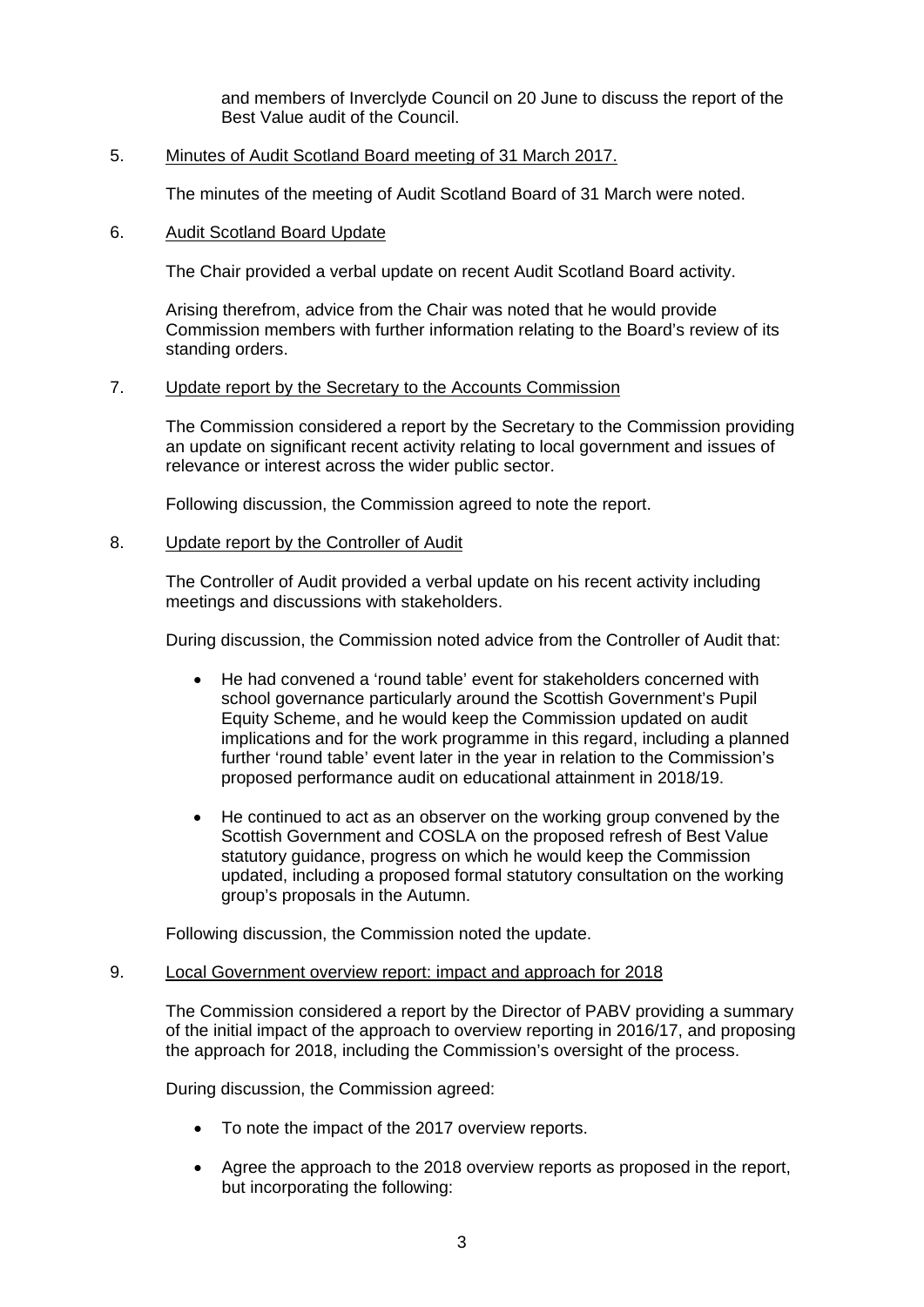- o A standing advisory group be established as proposed in the report, but including the Improvement Service in its membership.
- o Both Commission committees to oversee the scoping and the emerging messages of the two overview reports.
- To note advice from the Director that he would monitor the deliberations of the UK government around the process and content of the UK budget in terms of implications for the Scottish Government budget and thus the overview reports.

*Action: Director of PABV*

• To note advice from the Secretary, in relation to service expenditure, that he would circulate to members the information considered previously by the Financial Audit and Assurance Committee on the reporting requirements on local authorities in the 2016/17 Code of Practice on Local Authority Accounting in the UK in relation to expenditure and funding analysis, arising from a review in this regard (known as 'Telling the Story').

## 10. New financial powers and constitutional change update

The Commission considered a report by the Assistant Director of Audit Services and PABV providing an update on key developments surrounding further financial devolution and constitutional change.

During discussion, the Commission:

- Agreed to continue to receive future updates on at least a six-month frequency, but more often if required.
- Agreed that future such updates provide more information on the likely and actual impact on council strategic planning and service provision.

# *Actions: Assistant Director of Audit Services and PABV*

• Noted advice from the Director of PABV that he would continue to monitor the resource implications in this regard on the audit of local government.

Thereafter, the Commission noted the report.

### 11. Briefing: non domestic rates

The Commission considered a report by the Assistant Director of Audit Services and PABV providing a brief overview of Non-Domestic Rates (NDR) in Scotland, including the 2017 rates revaluation and schemes of rates relief.

During discussion, the Commission:

- Agreed that more information be provided on the Business Rates Incentive Scheme.
- Agreed to continue to receive future such updates as required.
- Agreed that further consideration be given by the Commission to audit work around business rates relief, including issues around appeals, to be considered as part of the refresh of the Commission work programme.

*Action: Secretary*

Thereafter, the Commission noted the report.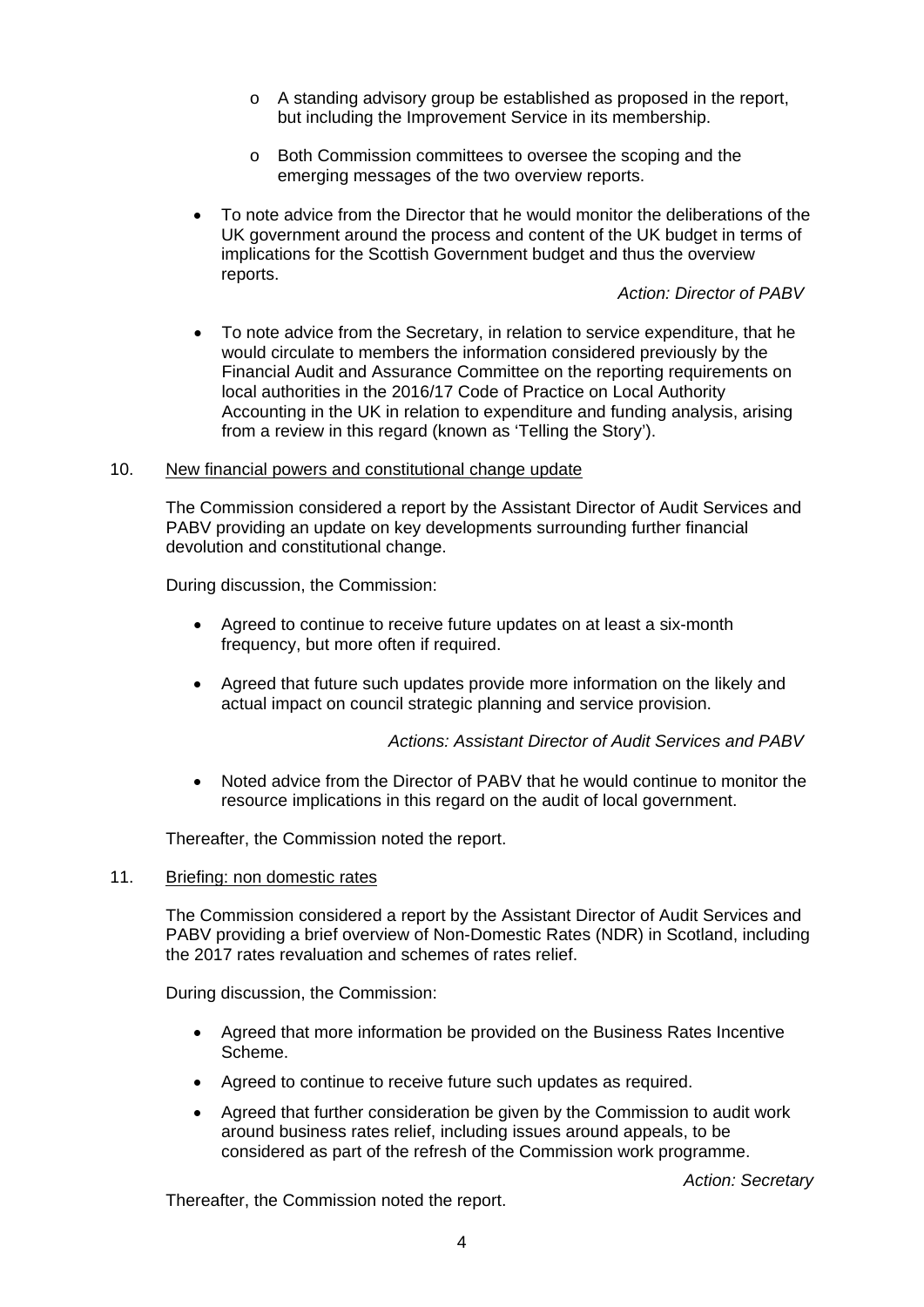# 12. Benefits performance audit – annual report

The Commission considered a report by the Assistant Auditor General advising the Commission of the outcome of Audit Scotland's housing benefit performance audit work during 2016/17.

Following discussion, the Commission:

- Approved the draft report.
- Agreed that the Chair write to council leaders, copied to chairs of audit and scrutiny committees and chief executives, promoting the report

*Actions: Secretary and Assistant Auditor General*

## 13. National Scrutiny Plan

The Commission considered a report by the Director of PABV introducing the National Scrutiny Plan for Local Government 2017/18 and its related commentary report.

Following discussion, the Commission:

- Noted advice from the Director of PABV that issues around the capacity of integration joint boards in dealing with audit and inspection work would be considered in the scoping of the proposed performance audit on health and social care integration, due to commence in early 2018.
- Agreed to endorse the published National Scrutiny Plan and the commentary report.

*Actions: Director of PABV*

#### 14. Review of quality arrangements [in private]

The Commission considered a report by the Assistant Auditor General providing a progress update and asking for comment on and endorsement of the ongoing review of audit quality arrangements across all audit work.

During discussion, the Commission agreed:

- To note the ongoing development of a quality framework.
- To note an international comparative study commissioned by Audit Scotland on the approach to audit quality, quality monitoring arrangements, performance indicators and transparency reporting.
- To note Audit Scotland's ongoing consideration of its audit quality governance.
- To endorse the principle of enhanced external assurance as part of a quality framework covering all audit work, including proposals set out in the report about the structure of tenders in relation to financial audit, performance audit and Best Value auditing.
- That further consideration be given to the development needs of Commission members in relation to matters such as monitoring of quality and professional scepticism.